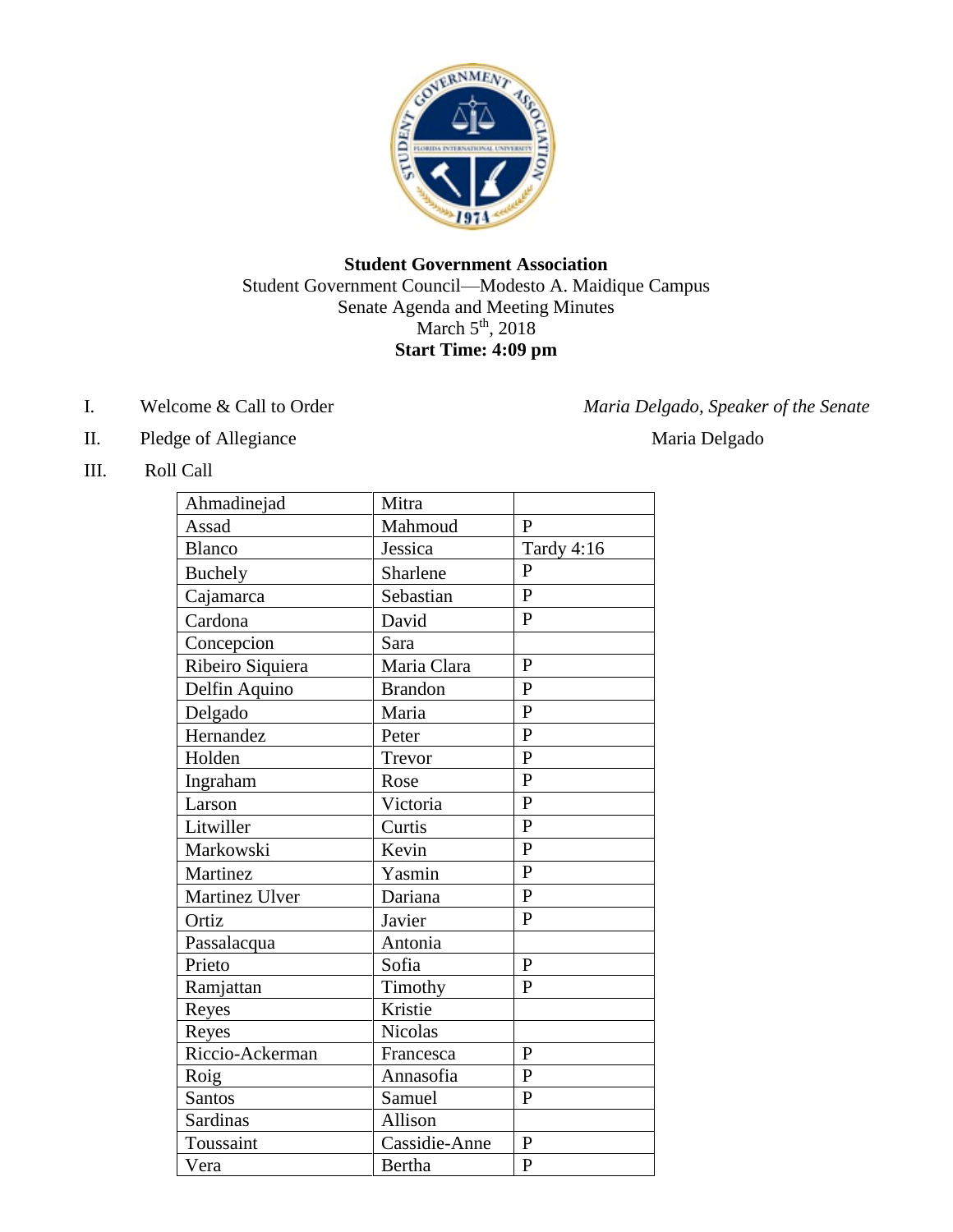| Vargas | Paulo   |  |
|--------|---------|--|
| Watson | Aujanae |  |
| 24/32  |         |  |

- IV. Approval of the minutes
	- A. Senator Litwiller moves to approve last week's minutes. Senator Aquino seconds. Motion passes.
- V. Old Business
- VI. New Business
	- A. Bill Appropriation 1808
		- 1. Senator Markowski moves to bypass second reading. Senator Martinez seconds. Motion

passes.

| Ahmadinejad      | Mitra          |                |
|------------------|----------------|----------------|
| Assad            | Mahmoud        | Y              |
| <b>Blanco</b>    | Jessica        |                |
| <b>Buchely</b>   | Sharlene       | Y              |
| Cajamarca        | Sebastian      | Y              |
| Cardona          | David          | Y              |
| Concepcion       | Sara           |                |
| Ribeiro Siquiera | Maria Clara    | Y              |
| Delfin Aquino    | <b>Brandon</b> | Y              |
| Delgado          | Maria          | Y              |
| Hernandez        | Peter          | Y              |
| Holden           | Trevor         | Y              |
| Ingraham         | Rose           | Y              |
| Larson           | Victoria       | Y              |
| Litwiller        | Curtis         | Y              |
| Markowski        | Kevin          | $\overline{Y}$ |
| Martinez         | Yasmin         | Y              |
| Martinez Ulver   | Dariana        | Y              |
| Ortiz            | Javier         | Y              |
| Passalacqua      | Antonia        |                |
| Prieto           | Sofia          | Y              |
| Ramjattan        | Timothy        | Y              |
| Reyes            | Kristie        |                |
| Reyes            | Nicolas        |                |
| Riccio-Ackerman  | Francesca      | Y              |
| Roig             | Annasofia      | Y              |
| <b>Santos</b>    | Samuel         | Y              |
| Sardinas         | Allison        |                |
| Toussaint        | Cassidie-Anne  | Y              |
| Vera             | <b>Bertha</b>  | Y              |
| Vargas           | Paulo          |                |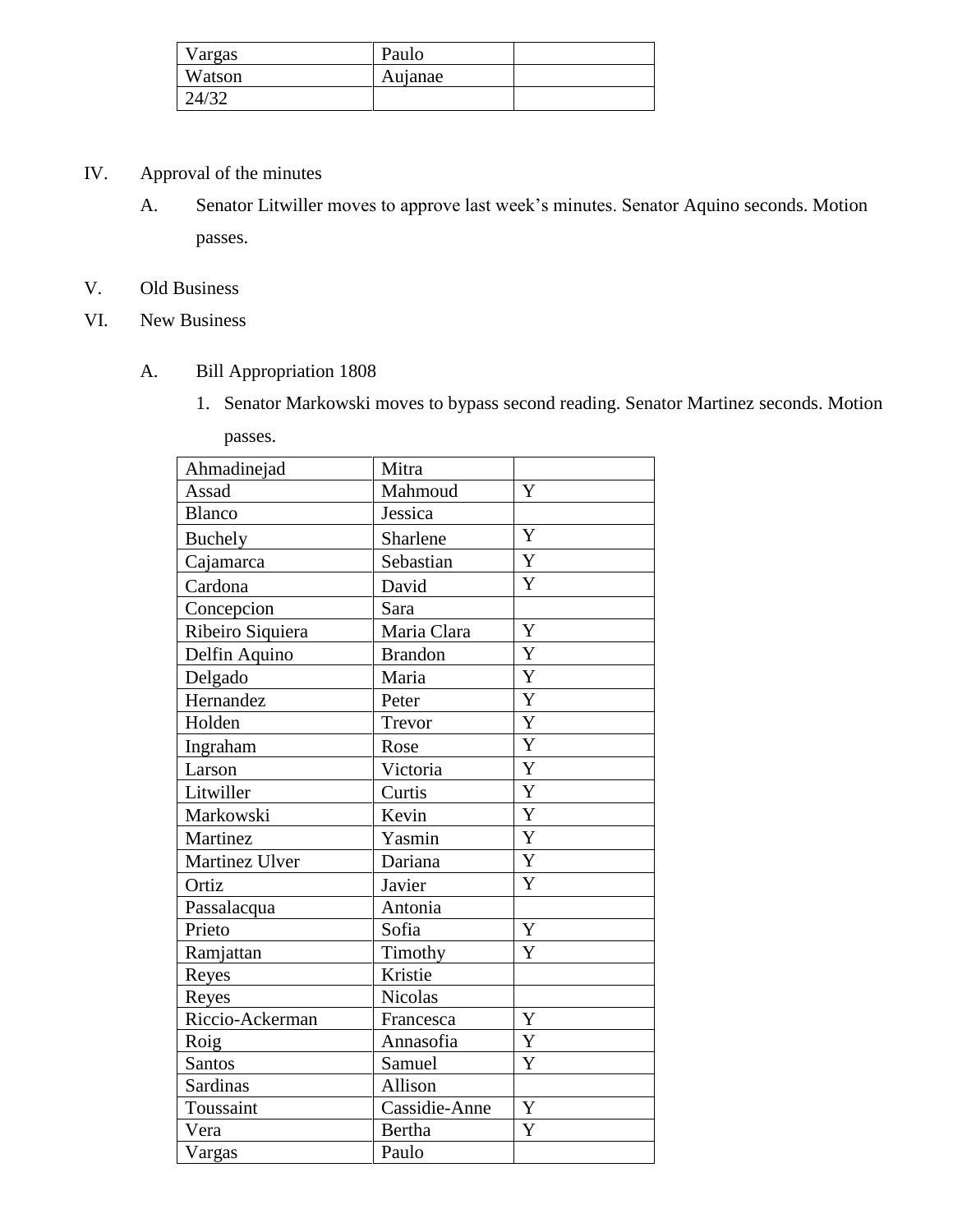| Watson   | Aujanae |  |
|----------|---------|--|
| $23-0-0$ |         |  |

- 2. Approved: 23-0-0
- B. Bill Appropriation 1805
	- 1. Senator Toussaint moves to bypass second reading. Senator Markowski seconds. Motion passes.
	- 2. Senator Toussaint moves to go into voting procedure. Senator Martinez seconds. Motion passes.

| Ahmadinejad      | Mitra          |                |
|------------------|----------------|----------------|
| Assad            | Mahmoud        | Y              |
| <b>Blanco</b>    | Jessica        | Y              |
| <b>Buchely</b>   | Sharlene       | Y              |
| Cajamarca        | Sebastian      | Y              |
| Cardona          | David          | Y              |
| Concepcion       | Sara           |                |
| Ribeiro Siquiera | Maria Clara    | Y              |
| Delfin Aquino    | <b>Brandon</b> | Y              |
| Delgado          | Maria          | Y              |
| Hernandez        | Peter          | $\overline{Y}$ |
| Holden           | Trevor         | Y              |
| Ingraham         | Rose           | Y              |
| Larson           | Victoria       | $\overline{A}$ |
| Litwiller        | Curtis         | Y              |
| Markowski        | Kevin          | Y              |
| Martinez         | Yasmin         | Y              |
| Martinez Ulver   | Dariana        | Y              |
| Ortiz            | Javier         | Y              |
| Passalacqua      | Antonia        |                |
| Prieto           | Sofia          | Y              |
| Ramjattan        | Timothy        | Y              |
| Reyes            | Kristie        |                |
| Reyes            | <b>Nicolas</b> |                |
| Riccio-Ackerman  | Francesca      | Y              |
| Roig             | Annasofia      |                |
| Santos           | Samuel         | Y              |
| Sardinas         | Allison        |                |
| Toussaint        | Cassidie-Anne  | Y              |
| Vera             | <b>Bertha</b>  | Y              |
| Vargas           | Paulo          |                |
| Watson           | Aujanae        |                |
| $23 - 0 - 1$     |                |                |

- 3. Approved: 23-0-1
- C. Resolution 1801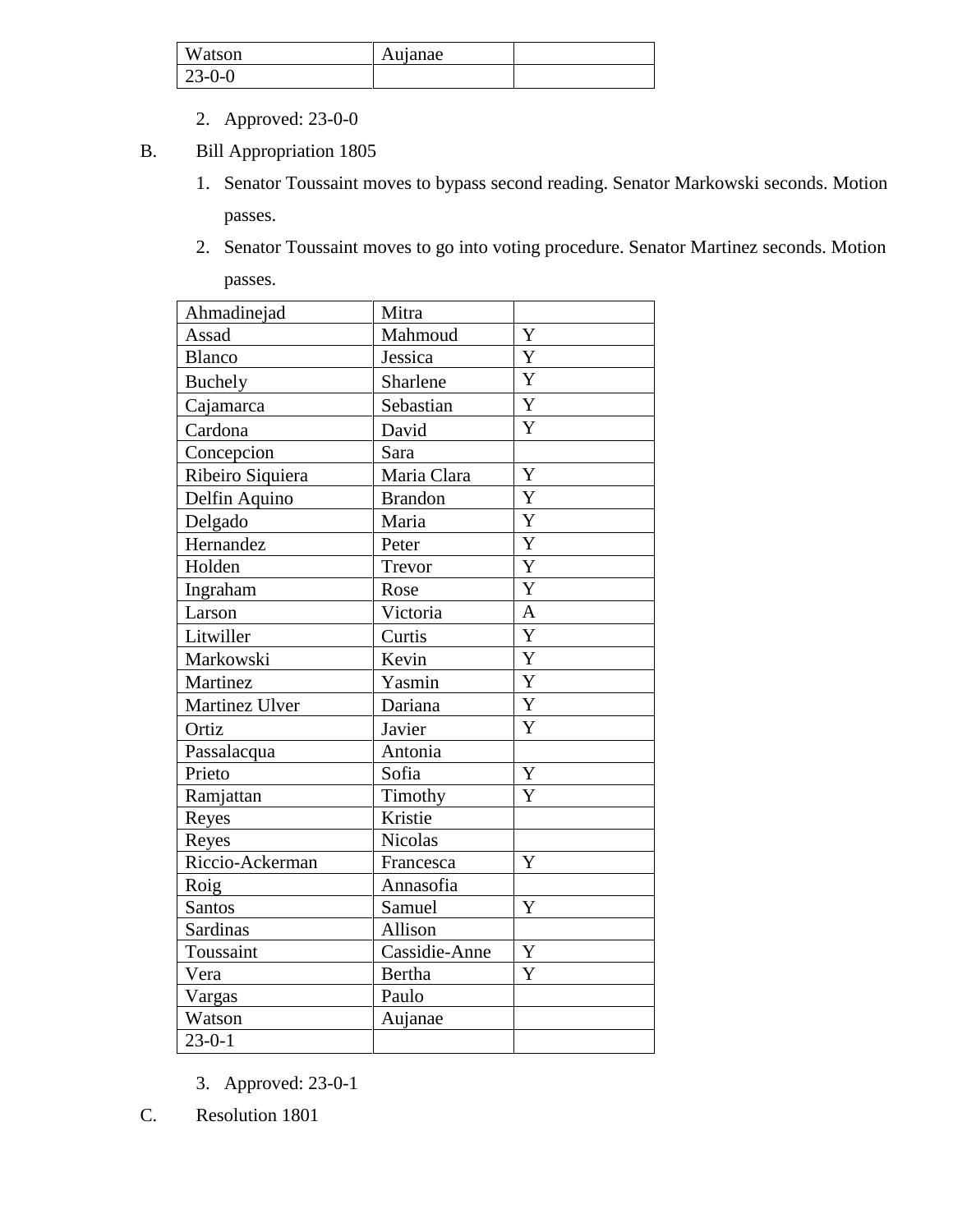1. Senator Litwiller moves to bypass second reading. Senator Toussaint seconds. Motion passes.

| 2. Senator Litwiller moves to go into voting procedure. Senator Larson seconds. Motion |
|----------------------------------------------------------------------------------------|
| passes.                                                                                |

| Ahmadinejad      | Mitra          |                       |
|------------------|----------------|-----------------------|
| Assad            | Mahmoud        | Y                     |
| Blanco           | Jessica        | $\overline{\text{Y}}$ |
| <b>Buchely</b>   | Sharlene       | Y                     |
| Cajamarca        | Sebastian      | $\overline{Y}$        |
| Cardona          | David          | Y                     |
| Concepcion       | Sara           |                       |
| Ribeiro Siquiera | Maria Clara    | $\overline{Y}$        |
| Delfin Aquino    | <b>Brandon</b> | Y                     |
| Delgado          | Maria          | $\overline{Y}$        |
| Hernandez        | Peter          | $\overline{\text{Y}}$ |
| Holden           | Trevor         | $\overline{Y}$        |
| Ingraham         | Rose           | $\overline{\text{Y}}$ |
| Larson           | Victoria       | Y                     |
| Litwiller        | Curtis         | $\overline{Y}$        |
| Markowski        | Kevin          | $\overline{Y}$        |
| Martinez         | Yasmin         | Y                     |
| Martinez Ulver   | Dariana        | Y                     |
| Ortiz            | Javier         | Y                     |
| Passalacqua      | Antonia        |                       |
| Prieto           | Sofia          | Y                     |
| Ramjattan        | Timothy        | A                     |
| Reyes            | Kristie        |                       |
| Reyes            | <b>Nicolas</b> |                       |
| Riccio-Ackerman  | Francesca      | Y                     |
| Roig             | Annasofia      | Y                     |
| Santos           | Samuel         | Y                     |
| Sardinas         | Allison        |                       |
| Toussaint        | Cassidie-Anne  | Y                     |
| Vera             | <b>Bertha</b>  | Y                     |
| Vargas           | Paulo          |                       |
| Watson           | Aujanae        |                       |
| $23 - 0 - 1$     |                |                       |

- 3. Approved: 23-0-1
- D. Resolution 1802
	- 1. Senator Litwiller moves to bypass second reading. Senator Markowski seconds. Motion passes.
	- 2. Senator Toussaint moves to go into voting procedure. Senator Larson seconds. Motion passes.

| hmadineiad<br>AII<br>, |
|------------------------|
|------------------------|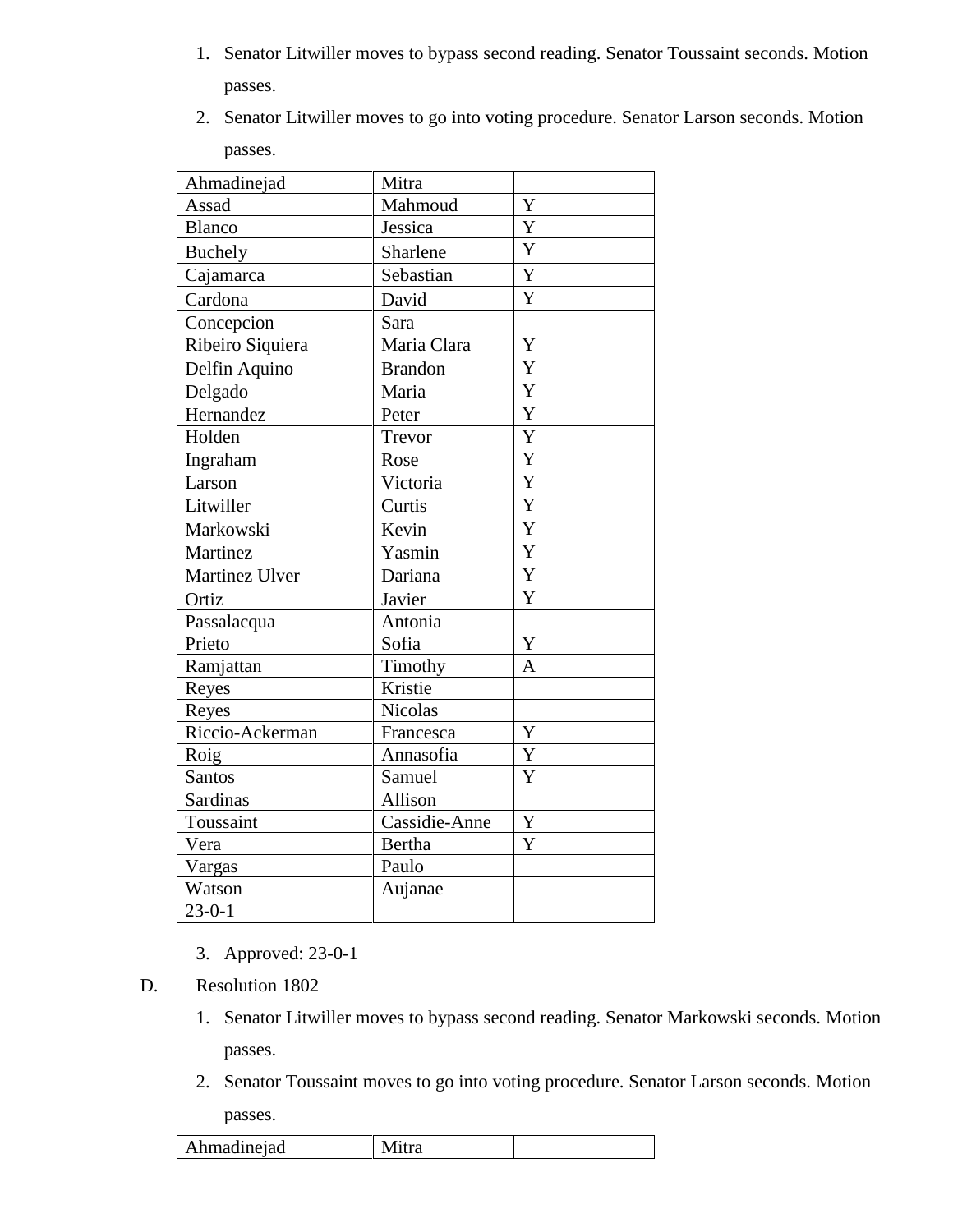| Assad            | Mahmoud        | Y                     |
|------------------|----------------|-----------------------|
| <b>Blanco</b>    | Jessica        | $\overline{\text{Y}}$ |
| <b>Buchely</b>   | Sharlene       | $\overline{Y}$        |
| Cajamarca        | Sebastian      | Y                     |
| Cardona          | David          | Y                     |
| Concepcion       | Sara           |                       |
| Ribeiro Siquiera | Maria Clara    | Y                     |
| Delfin Aquino    | <b>Brandon</b> | Y                     |
| Delgado          | Maria          | $\overline{Y}$        |
| Hernandez        | Peter          | $\overline{Y}$        |
| Holden           | Trevor         | Y                     |
| Ingraham         | Rose           | Y                     |
| Larson           | Victoria       | Y                     |
| Litwiller        | Curtis         | $\overline{Y}$        |
| Markowski        | Kevin          | Y                     |
| Martinez         | Yasmin         | $\overline{Y}$        |
| Martinez Ulver   | Dariana        | Y                     |
| Ortiz            | Javier         | Y                     |
| Passalacqua      | Antonia        |                       |
| Prieto           | Sofia          | Y                     |
| Ramjattan        | Timothy        | Y                     |
| Reyes            | Kristie        |                       |
| Reyes            | <b>Nicolas</b> |                       |
| Riccio-Ackerman  | Francesca      | Y                     |
| Roig             | Annasofia      | $\overline{Y}$        |
| <b>Santos</b>    | Samuel         | Y                     |
| <b>Sardinas</b>  | Allison        |                       |
| Toussaint        | Cassidie-Anne  | Y                     |
| Vera             | Bertha         | Y                     |
| Vargas           | Paulo          |                       |
| Watson           | Aujanae        |                       |
| $24 - 0 - 0$     |                |                       |

- 3. Approved: 24-0-0
- E. Confirmation of Elections Board Member Dani Urrea
	- 1. Senator Buchely moves to end question and answer period. Senator Litwiller seconds. Motion passes.
	- 2. Senator Ingraham moves to reconsider question and answer period. Senator Aquino seconds. Motion passes.
	- 3. Senator Ingraham moves to have a discussion period for 2 minutes. Senator Aquino seconds. Motion passes.

| Ahmadinejad   | Mitra     |  |
|---------------|-----------|--|
| Assad         | Mahmoud   |  |
| <b>Blanco</b> | Jessica   |  |
| Buchely       | Sharlene  |  |
| Cajamarca     | Sebastian |  |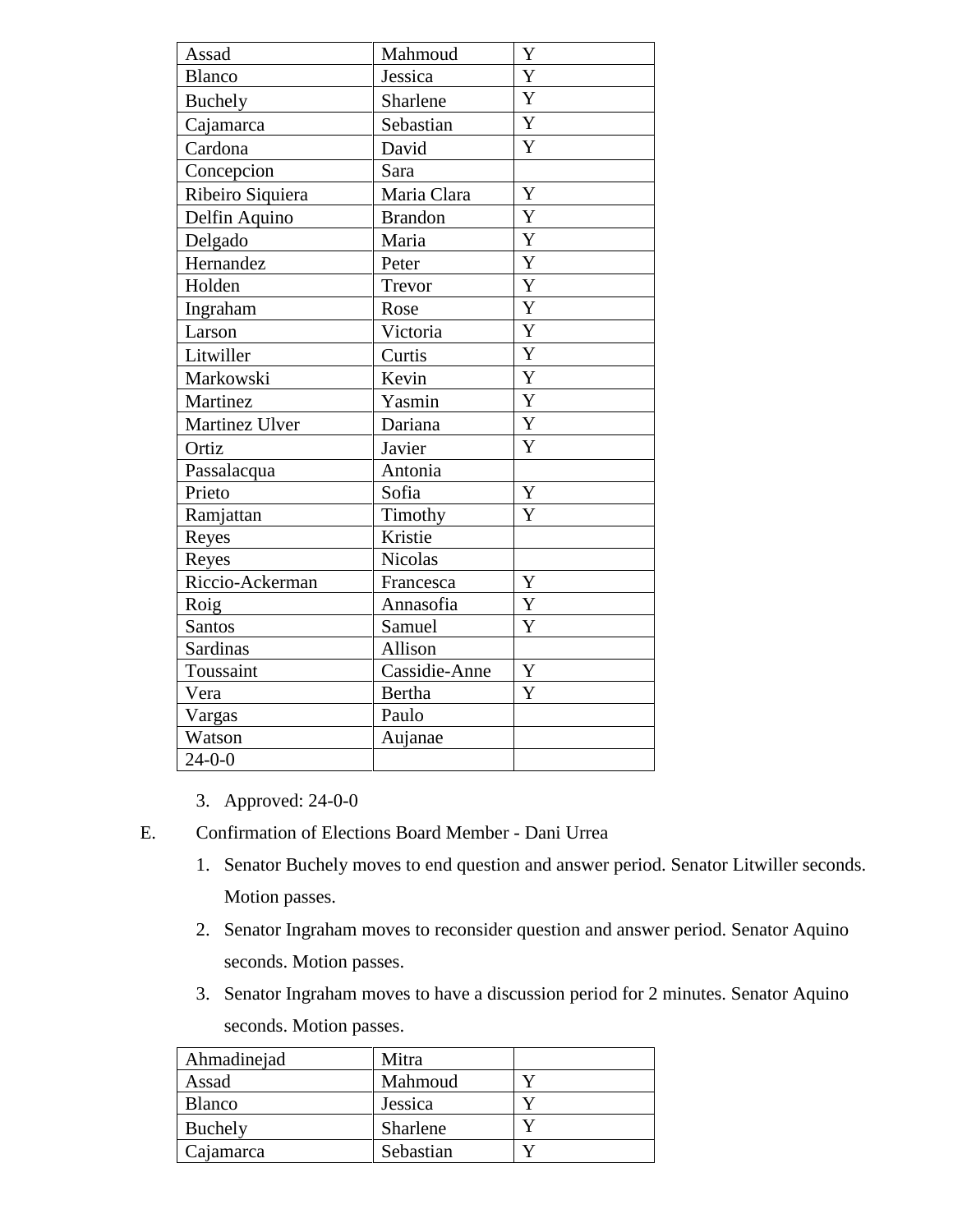| Cardona          | David          | Y           |
|------------------|----------------|-------------|
| Concepcion       | Sara           |             |
| Ribeiro Siquiera | Maria Clara    | Y           |
| Delfin Aquino    | <b>Brandon</b> | Y           |
| Delgado          | Maria          | Y           |
| Hernandez        | Peter          | Y           |
| Holden           | Trevor         | $\mathbf Y$ |
| Ingraham         | Rose           | Y           |
| Larson           | Victoria       |             |
| Litwiller        | Curtis         | Y           |
| Markowski        | Kevin          | Y           |
| Martinez         | Yasmin         | $\mathbf Y$ |
| Martinez Ulver   | Dariana        | Y           |
| Ortiz            | Javier         |             |
| Passalacqua      | Antonia        |             |
| Prieto           | Sofia          | Y           |
| Ramjattan        | Timothy        | Y           |
| Reyes            | Kristie        |             |
| Reyes            | <b>Nicolas</b> |             |
| Riccio-Ackerman  | Francesca      | Y           |
| Roig             | Annasofia      | Y           |
| Santos           | Samuel         | Y           |
| Sardinas         | Allison        |             |
| Toussaint        | Cassidie-Anne  | Y           |
| Vera             | <b>Bertha</b>  | Y           |
| Vargas           | Paulo          |             |
| Watson           | Aujanae        |             |
| $22 - 0 - 0$     |                |             |

- 4. Confirmed: 22-0-0
- F. Point of personal privilege for Javier Ortiz at 5:06pm
	- 1. Returned at 5:09pm
- G. Point of personal privilege for Victoria Larson at 5:06pm
	- 1. Returned at 5:10pm
- H. Open Discussion Forum
	- 1. Working on a resolution that will change the wording and remove the surveys as a requirement and replacing it with one event for the delegation they represent.

# VII. Reports

- A. Speaker of the Senate
	- If you have any more questions, please email at sgaspeaker@fiu.edu
- B. Speaker Pro Tempore of the Senate
	- 1. (Food Pantry Grand Opening) Tuesday, March 20 @ 12:00-1:00pm Location: GC 316
		- If you have any more questions, please email at sgaprotemp@fiu.edu